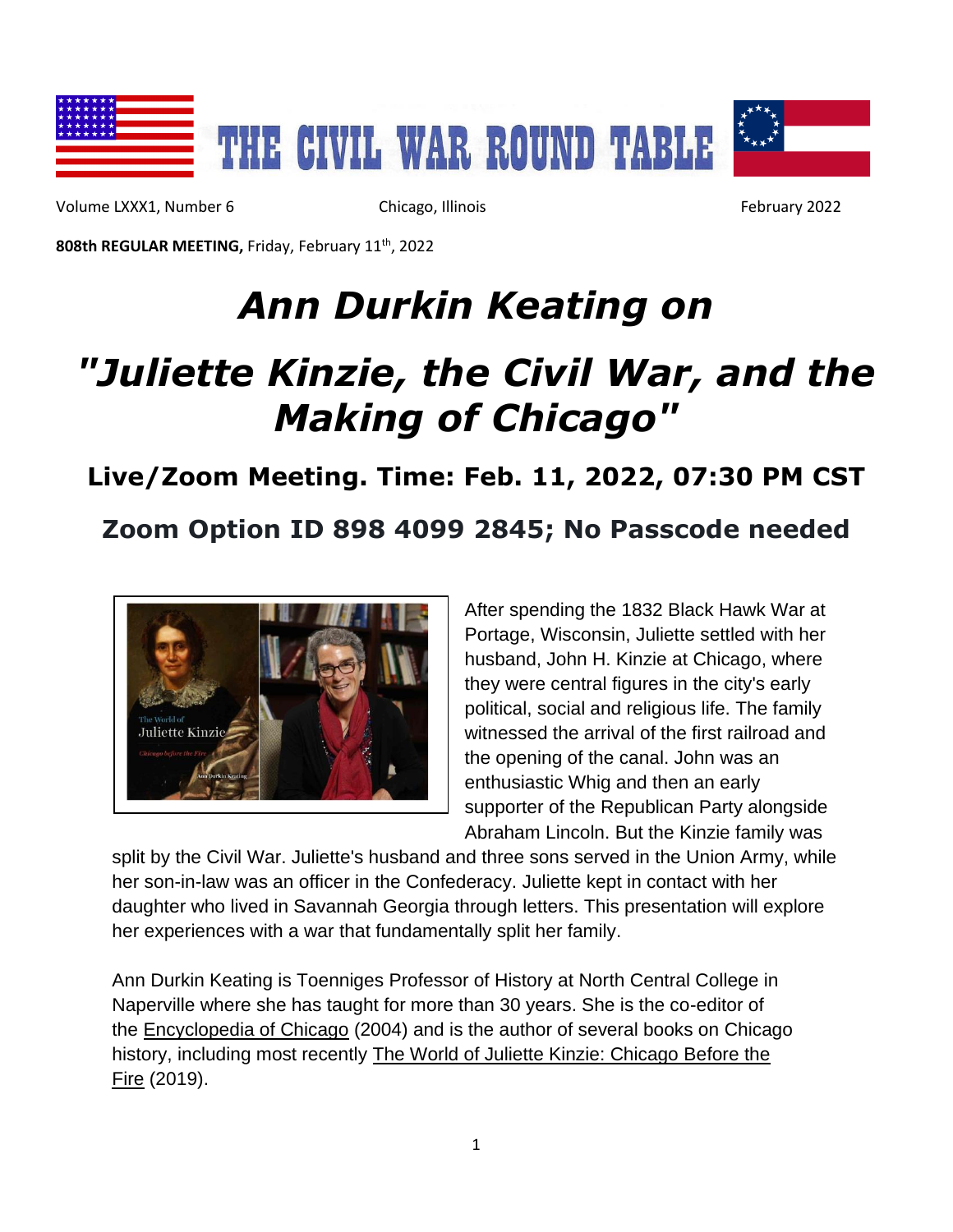## **Battlefield Preservation**

**\_\_\_\_\_\_\_\_\_**

Today, you and I have a special opportunity to save three tracts of land—141 acres of irreplaceable battlefield land that was once the site of both an American Revolutionary War standoff and a Civil War engagement near the historic Todd's Tavern, plus 98 acres of land where Union forces attempted to damage the pertinent Confederate supply lines of the Weldon Railroad with battles fought in proximity to the Globe Tavern.

The importance of saving and preserving sacred land where men fought and died in two separate wars that determined our sovereignty and defined our nation cannot be understated. These 141 acres that included the land where Todd's Tavern stood are threatened by the shadow of development. As a history lover, I'm sure you understand the importance of this land and the necessity of its preservation.

An additional 98 acres of hallowed ground, on two tracts, near a second tavern — the Globe Tavern south of Petersburg, Virginia — played very important roles in two battles for the strategically vital Weldon Railroad, the first in June 1864 and the other in August of that same year. The Weldon connected Richmond and the rail hub of Petersburg to the South's last Atlantic port, Wilmington, North Carolina, and Grant desperately wanted to wrest control of the railroad from the Confederates.

Thanks to grants from the federal government and the Commonwealth of Virginia, funding from partner organizations Central Virginia Battlefields Trust, and the Petersburg Battlefields Foundation, and a large contribution from a generous donor and members like you, we can save all this land and put these 239 priceless acres into the "saved forever" column for just \$137,500.

Today, we have the opportunity to do just that — and, frankly, we may be just in the nick of time because the threats to the land around Todd's Tavern and Globe Tavern appear to be growing almost daily.

David N. Duncan, American Battlefield Trust President

## **January Meeting**

**\_\_\_\_\_\_\_\_\_**

#### **By Mark Matranga**

Rob Girardi addressed The Civil War Round Table at its 807<sup>th</sup> Regular Meeting on January 14, 2022, on John Eugene Smith, "Galena's Forgotten General." Partially due to there being multiple generals Smith in the Union army, and nine generals -some quite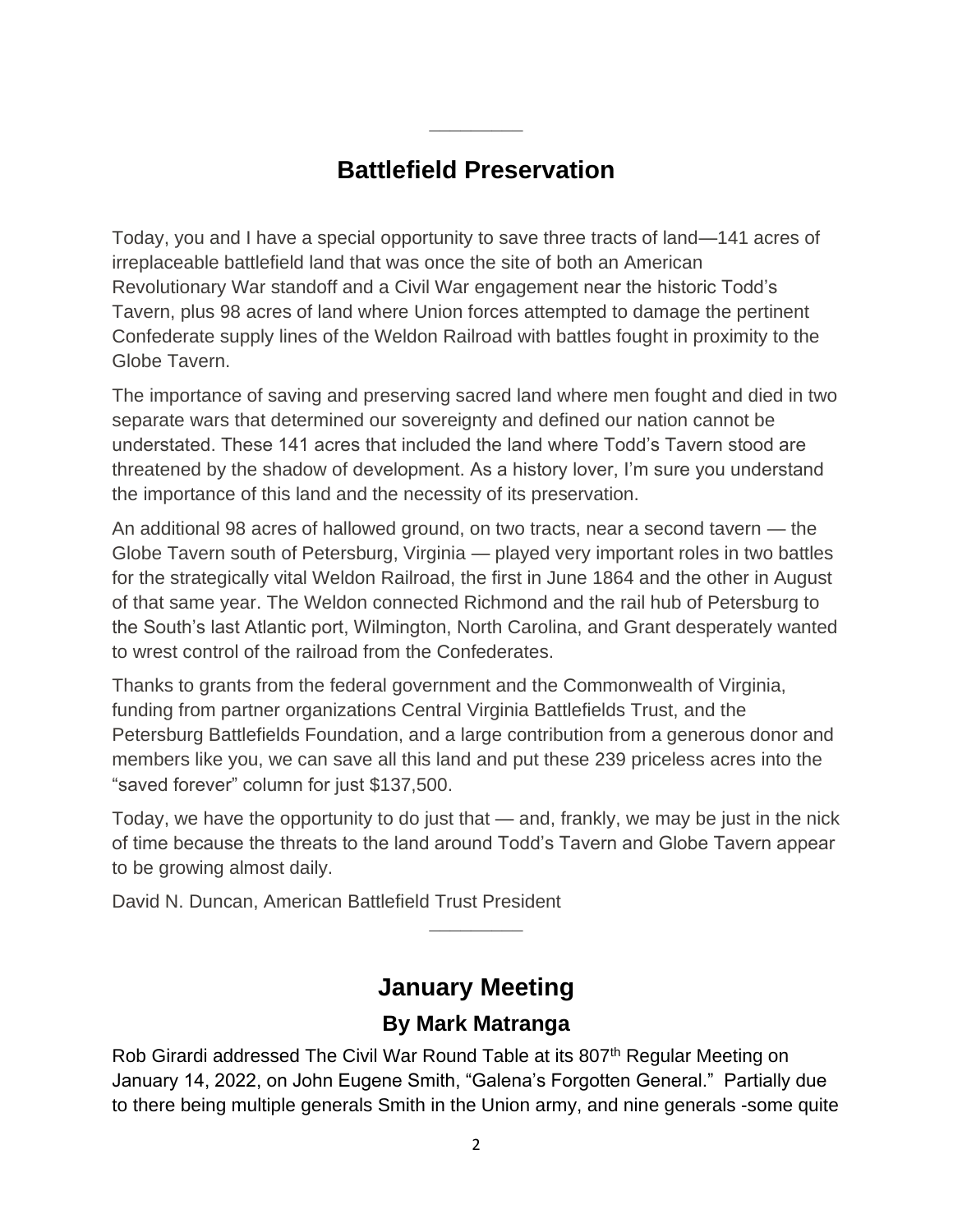famous - hailing from Galena, Illinois, Smith has been overlooked. But Girardi argues that Smith's career and influence on his former neighbors' success deserve a fresh look.

Born in Switzerland in 1816, his father a Waterloo veteran, Smith attended school in Philadelphia after his family emigrated. He moved to St. Louis and in 1836 to Galena where he established a jewelry shop. Shortly thereafter, he formed a lifelong association with Elihu Washburne who served in Congress from 1852-69. Prominent in local affairs, he was elected County Treasurer in 1860. Attorney John Rawlins and he were friends; he made connections with future generals John Corson Smith and Ely Parker through the Masonic Lodge. Smith also befriended Ulysses Grant who came to Galena in 1860 and worked in his brother's tannery. He claimed, "No one knew Grant better than I did," and noted that his friend seemed rather uninterested in business: "He was a very poor businessman," who preferred talking about his prior war experiences than waiting on customers.

As the secession crisis mounted in February 1861, Smith, an ardent Lincoln supporter, used his influence to obtain a commission from Governor Yates: Colonel with responsibility for organizing Illinois militia. He and Rawlins organized rallies to raise troops in Galena; impressed with Grant's military experience, they asked him to speak, whereupon the men requested that he train and lead them. Grant, who was seeking a regular army commission, declined. Later, charged with training regiments in Springfield, Smith solicited Grant who accepted and ultimately became Colonel of the 21<sup>st</sup> Illinois Volunteer Regiment.

Following First Manassas, Smith was commissioned Colonel, 45<sup>th</sup> Illinois Regiment (The Washburne Lead Mine Regiment), which mustered in at Camp Douglas on December 26, 1861. Sent initially to Cairo, the regiment fought at Fort Donelson in W.H.L. Wallace's Brigade/McClernand's Division. Smith described the February 15, 1862, fighting as "continuous though irregular skirmishing;" through it all "my only solicitude was for the men," he wrote. This trait showed at Shiloh on April 6 when, his camp overrun and men demoralized, he calmly cleaned and filled his pipe and began to smoke. This inspired the men: a shout went out along the line and the regiment rallied. Despite taking substantial casualties, the  $45<sup>th</sup>$  was the last unit to fall back. Smith criticized his commanders after Shiloh. Replying to Washburne's inquiry, he blamed the division commanders - "we were surprised," he wrote.

Promoted to brigadier general, Smith commanded a brigade during the Vicksburg campaign, assumed division command during the siege and led the 45<sup>th</sup> into Vicksburg through the surrender. At Chattanooga, Sherman fed his brigades piecemeal into battle at Tunnel Hill where, Girardi commented, they were "chewed up." After the fall of Atlanta, he coordinated defenses at Allatoona Pass and subsequently led his division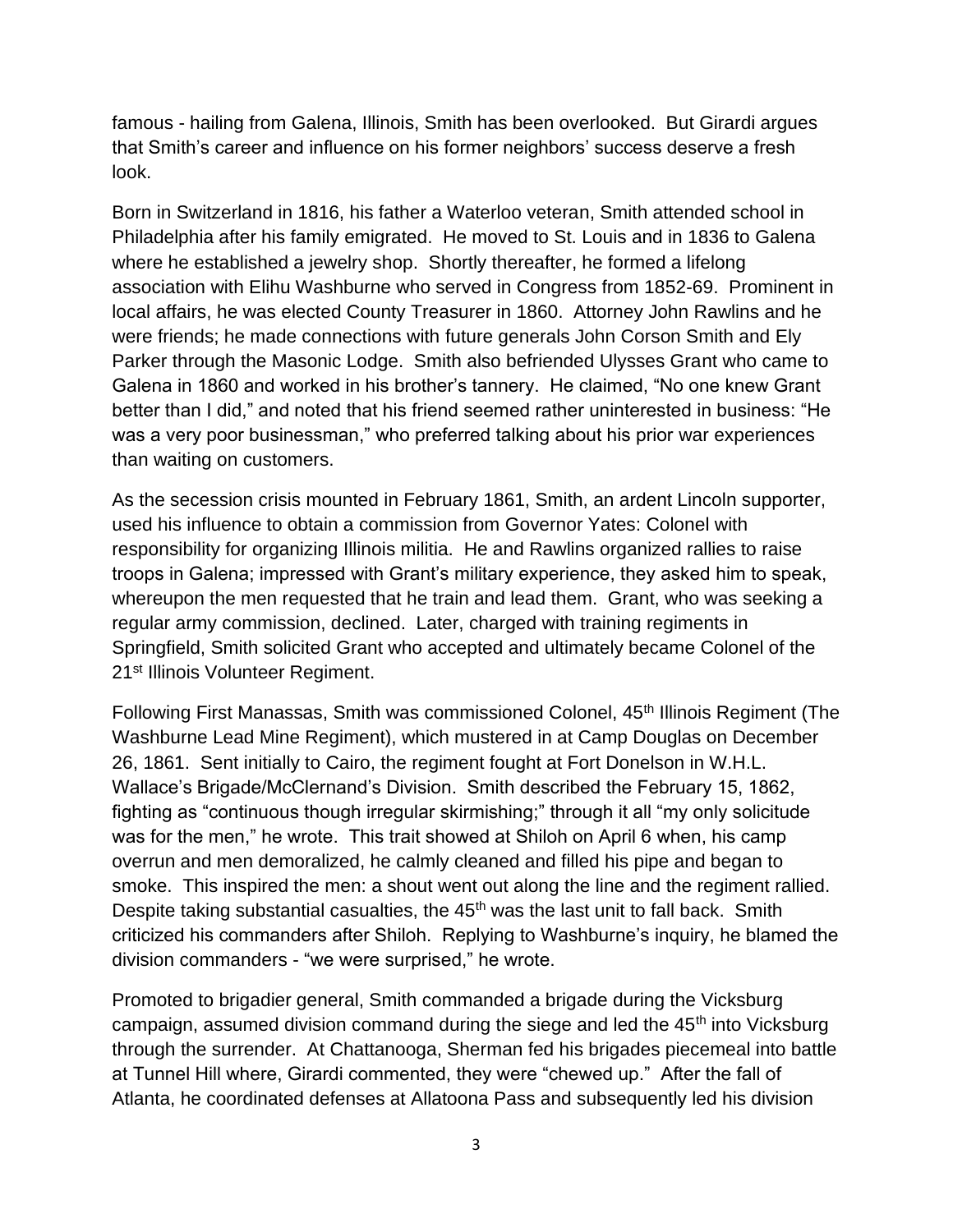throughout the March to the Sea and the campaign in the Carolinas. When fire destroyed Columbia, Smith noted that his men did not fight the fire with "the same zeal with which they fought the rebels." Girardi noted that Smith was typical of commanders who "shut their eyes" to their troops' activities once they crossed into South Carolina.

Following Confederate surrender, Smith was appointed Military Commander of West Tennessee (May '65 - February '66). Promoted to Major General, USA, for war service, he continued in the Regular Army and fought in the West; retired in 1881 as Colonel, 14<sup>th</sup> U.S. Infantry, he died in 1897 and was buried in Galena. Reporting to the President from Vicksburg, Charles Dana found in Smith "A firmness of character, a steadiness of hand, and a freedom from…jealousy which had a positive effect;" his "conscientious devotion not only to doing but also learning his duties…renders him a better and better general every day." To Chief Red Cloud, Smith was simply, heroically "the only white man I could trust."

Girardi presented a man very much of his time who made much of it. Successful in business and military affairs, Smith was considered for Secretary of War in the Grant administration. Almost all the Galena men who rose to prominence (Parker, Colson Smith, Rawlins, all became generals) were indebted to John Eugene Smith, especially Grant who he may have rescued from obscurity. Girardi makes a convincing case that Smith is the "most important Civil War general you never heard of."

**\_\_\_\_\_\_\_\_\_**



#### **BULLETIN BOARD**

The **Kenosha Civil War Museum** is putting on the following in-person programs:

The Fatal Rush: The 29th USCT at The Crater, Petersburg **Friday, February 11 | Noon | Presenter: Dr. Laurie Schiller**

A Proud Competitor But a Humble Sportsman: The Athleticism of Abraham Lincoln **Saturday, February 12 | 1 pm | Presenter: Dr. Jason Silverman**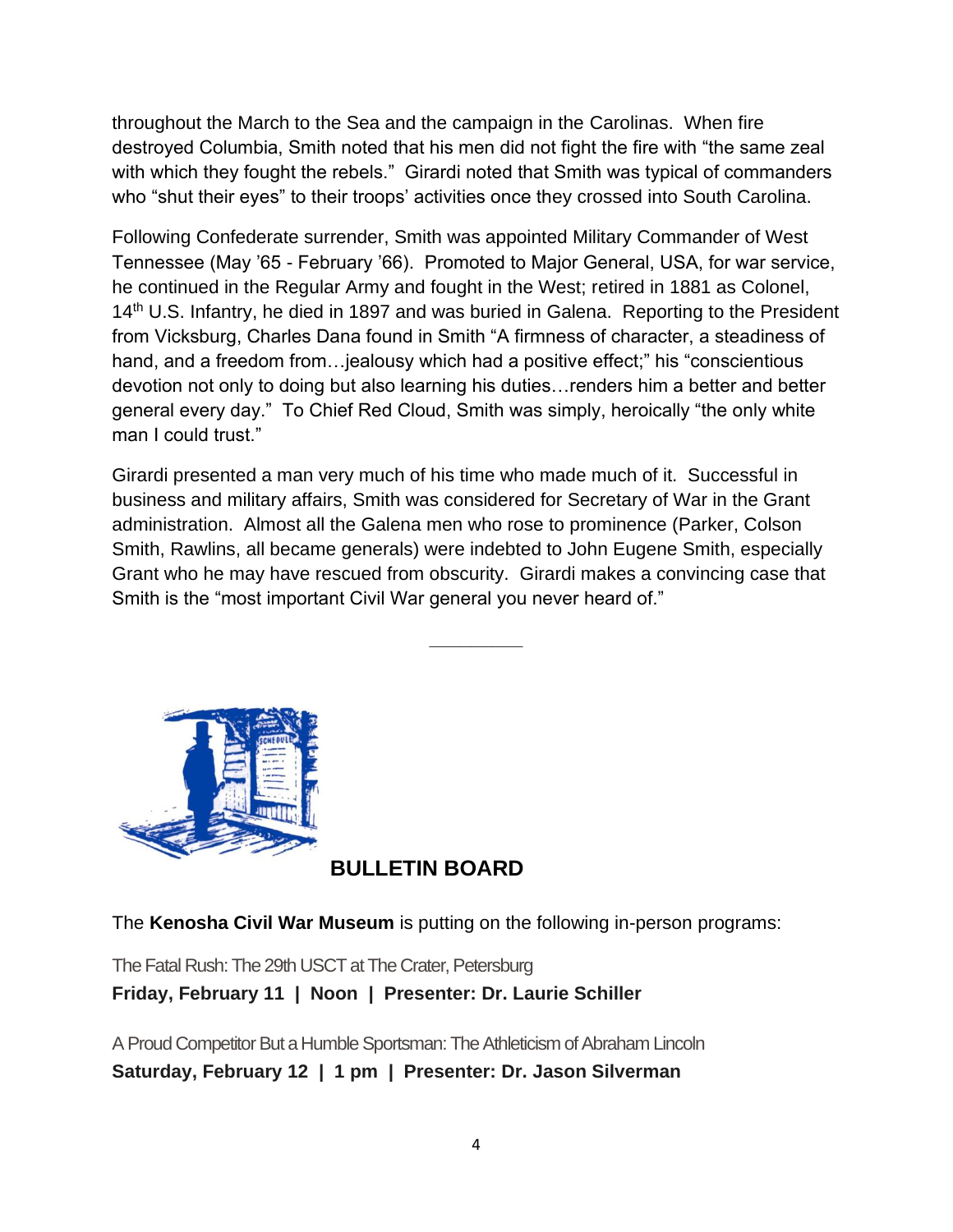For more on programs at the museum, visit <https://museums.kenosha.org/civilwar/events/>

The **Congress of Civil War Round Tables** is sponsoring a series of virtual Civil War Lectures by some of the nation's leading historians. Visit <http://www.cwrtcongress.org/lectures.html> to view the complete schedule and register

**\_\_\_\_\_\_\_\_\_\_**

On Feb. 14th, starting at 3:30 CST, the **Abraham Lincoln Bookshop**'s "House Divided" series will feature an interview with author John Avlon, who will discuss his latest book, Lincoln and the Fight for Peace. Visit<https://alincolnbookshop.com/> for more.

**\_\_\_\_\_\_\_\_\_**

**\_\_\_\_\_\_\_\_\_\_\_**

On Feb. 9 **John Horn** is speaking on "The Battles for the Weldon Railroad, August 1864" at the Sarasota (FL) CWRT. **\_\_\_\_\_\_\_\_\_\_\_**

#### **Official Records for Sale**

Wayne Giza writes: I realize that physical copies of the Official Records and Naval Records may not be as sought after as they once were.

I am 70 years old and have complete sets of both that it would be nice to see someone else enjoy. If anyone might be interested price is negotiable. I live in Rolling Meadows near the no longer there Motorola complex. Contact: [wgiza@lehmaninc.com.](mailto:wgiza@lehmaninc.com)

**\_\_\_\_\_\_\_\_\_\_\_**

**\_\_\_\_\_\_\_\_\_\_\_**

The CWRT's Winter Executive Committee meeting has been postponed to March 5.

Rob Girardi will be speaking for the Schaumburg Library on Feb. 1 at 7 p.m. on "Shadow Over Chicago" (zoom).

#### **More Upcoming Local Civil War Events**

**\_\_\_\_\_\_\_\_\_\_\_**

Due to government-ordered shutdowns, CWRT events are being cancelled or going online on an ad hoc basis. Contact the sponsoring organization for up-to-date details.